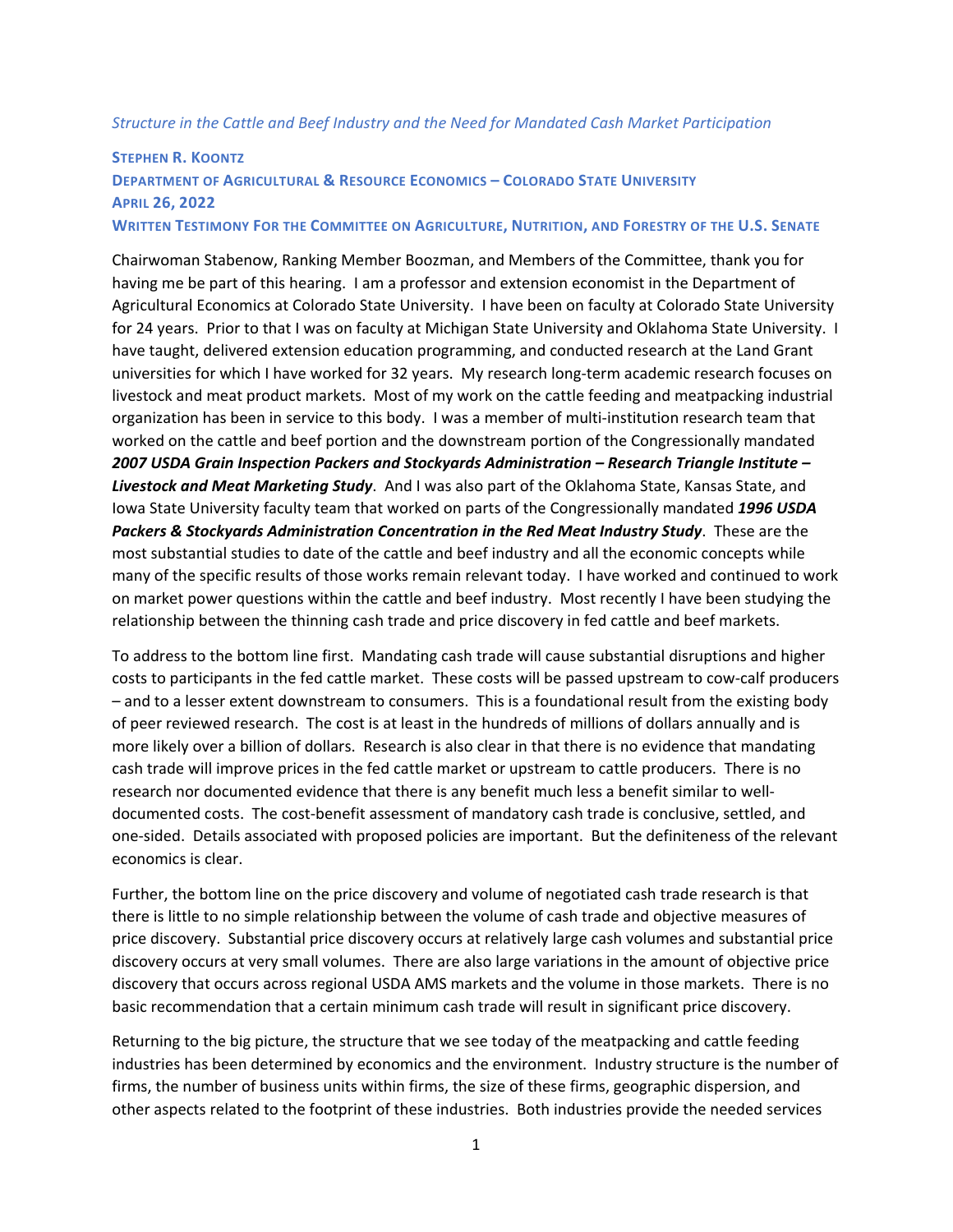for the lowest cost. Both industries have also been innovative and have made substantial improvements in the quality of food products offered.

The impact of the environment on the cattle and beef markets is straightforward. Cattle consume forage and live and grow outdoors in a relatively slow biological process. The underlying beef cow herd is also dispersed across the continent. It is concentrated in areas where the cattle enterprises do not compete with crop production but where there are grasslands, pastures, and forage production. Relative profitability of cow‐calf enterprises creates incentives or disincentives to expand or contract the national herd. But this profit motive must be supported by available forage. It is in the context of this variation in beef cow and calf numbers that the cattle feeding and meatpacking industries offer services, create opportunities and wealth, offer products to domestic and international consumers, and are faced with constraints and limits. Cattle feeders and meatpackers make strategic and operational decisions well-after underlying industry size decisions, in terms of available animal numbers, are made.

At the other end of the market channel, it is also important to recognize that all revenue available to cattle and beef industry participants originates from consumers. The cow-calf industry only has economic success if it and the downstream participants – cattle feeding and meatpacking – offer products and services that result in products in which the consumer is interested. These products and services must be offered in combination as each step creates value and economic opportunity. There are no other industries outside of cattle and beef of which I am aware that work in their entirety in this type of setting – whereby supply decisions, demand revelation, and changing the product form are in distinctly different industries. Coordinating the system is difficult.

Returning to the idea that economics has determined industry structure. The meatpacking industry is comprised of large firms owning multiple and geographically disperse large plants. These large plants are substantially more cost efficient than small plants and can pay more for inputs such as cattle. Prior to the COVID period, reasonable and approximate costs of beef animal slaughter and fabrication for the most efficient plants were \$180‐\$210 per head. Modestly smaller commercial sized plants had costs of about \$300‐\$425 per head. And very small local plants had costs of about \$600‐\$750 per head. Large plants are very efficient but require substantially more animals to realize this efficiency. The largest plants require something on the order of 20‐25 thousand animals per week to achieve these economies. Modestly smaller plants might process 8‐10 thousand head per week. While the smallest plants may only require several hundred head per week. Nationally, there are slightly more than 30 individual plants that slaughter and fabricate about 20 million animals. The substantial economies of size in this industry are a well-known research result. These plant economies of size are leveraged by unified management and marketing personnel. This marketing function reaches internationally.

Similar economies or efficiencies are observed in the cattle feeding industry. Relatively smaller and usually diversified feeders in the upper Midwestern US might only feed several hundred to several thousand head per year. While larger commercial feeders further south and west would have one‐time capacity at any single location larger than this amount. These larger commercial feeding enterprises specialize in feeding cattle often in multiple locations. Specifics of the relative costs for this industry are less well known and less easy to document. These often depend on local climate, feed availability, animal availability and distance to the closest packer, and local ability to use animal waste. But like the packer, the spreading of fixed costs associated with the feeding operation across as many animals as possible given capacity creates substantial economies of size.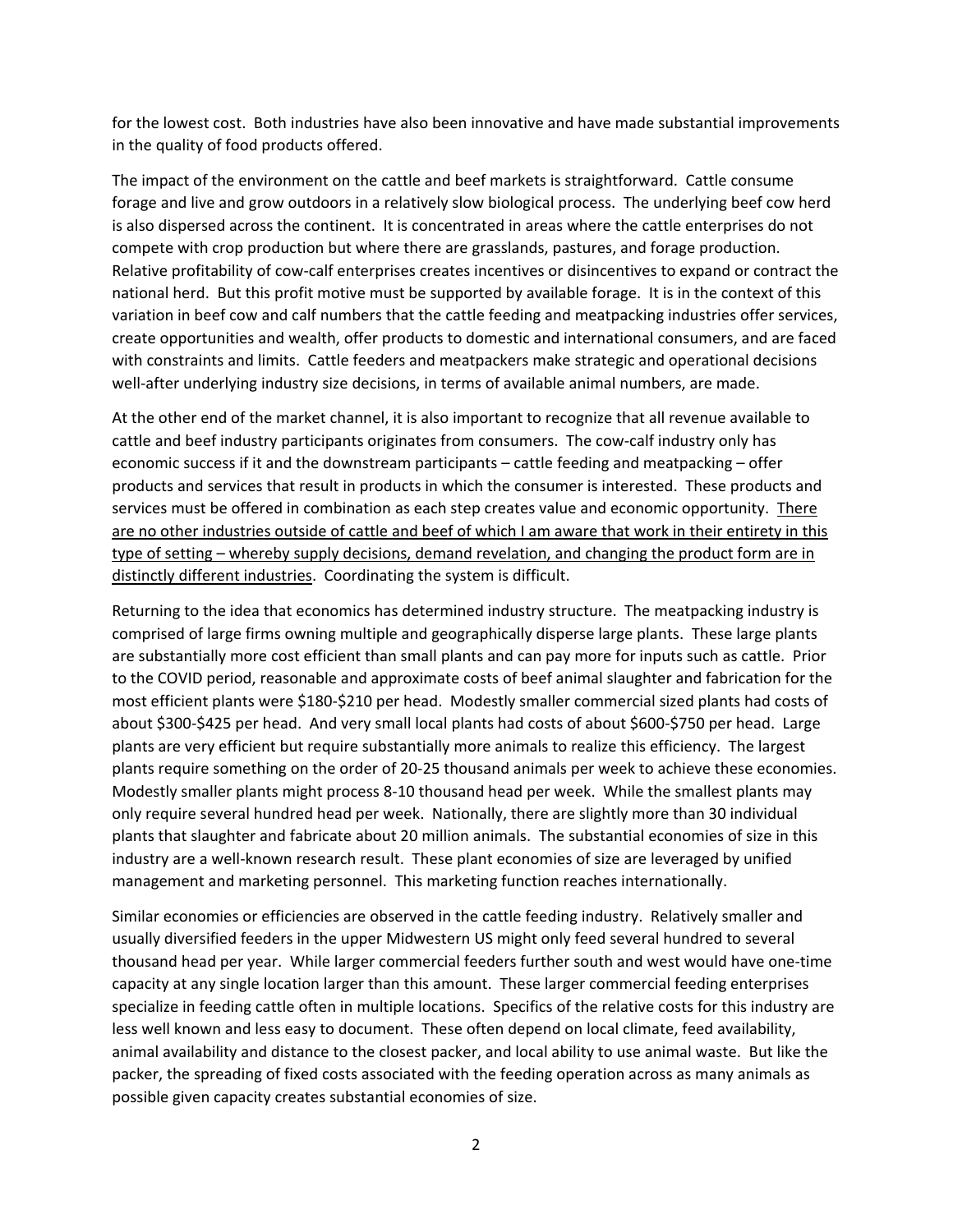These economies benefit not just the feeding and packing industries, but also consumers in terms of increasing the volume of product offered and lowering the price. The same is true for producers but with a reversed price impact. Cow-calf producers have and will market more animals at higher prices. Without size economies beef prices for consumers would be substantially higher and cattle prices for producers would be substantially lower. $1$ 

Both industries have also been creative and innovative in pursuit of continued improved efficiencies and expanded quality offerings. Once economies of size have been largely realized the next opportunities were in lowering transactions costs associated with variations in the flow of fed animals and beef through the system. The individuals worked to better coordinate the system. Alternative marketing arrangements are essential in this cost cutting and efficiency gaining exercise. Individuals are rewarded for innovation and then the innovations became the industry standard. These alternative marketing arrangements optimize the performance of group/pens of cattle and help optimize the performance of large packing facilities. These gains were well documented in the USDA‐RTI Study. Those basic economic assessments remain today and are without doubt much larger.

In the cattle industry, alternative marketing agreements (AMAs) are formulas and forward contracts. These marketing methods are alternatives to using the cash market. Formulas value cattle transactions based on usually USDA AMS reported regional prices as the base with premiums and discounts assessed based on the agreement between the feeder and packer. Forward contracts are transactions that are valued today and delivered at least 30 days into the future. AMAs are reasonably worth about \$25 per head for animals marketed through AMAs to the cattle feeding enterprise. This valuation can be considerably higher. AMAs are also worth about \$25 per head to the packer. This is a reasonable valuation for most packers but for some the valuation is modestly lower while for others it is higher. What are the sources of these benefits?

For the cattle feeding enterprise, it is mainly improved cattle management – improved management of the individual pens of cattle. The improved cattle management also allow the targeting and securing of quality premiums. These premiums are from a variety of sources – animals may be fed to specific carcass yield programs, meat quality programs, or programs looking for specific characteristics such as natural, organic, source verified, and international market requirements. There is an increasing multitude of market outlets that require some level of coordination beyond negotiating today for delivery in the next two weeks. This improved cattle management cannot simply be secured through use of the negotiated grid. This is because negotiations in any given week can fail and failure impacts management of the individual pen of cattle, cascades into groups of animals, and entire feeding enterprise. Formula use improves the functioning of the entire market – both cash and AMA.

 $1$  The efficiency versus market power question has been asked often of the meatpacking industry. The findings are rather conclusively that efficiency gains are larger and that the industry is relatively competitive. See for example the early work Lopez, R. A., A. M. Azzam, and C. Liron‐Espana. 2002. "Market Power and/or Efficiency: A Structural Approach." *Review of Industrial Organization* 20:115‐126. And see a recent assessment Azzam, A. and S. Dhoubhadel. 2022. "COVID‐19, Beef Price Spreads, and Market Power." *Journal of Agricultural and Resource Economics* (in press). The conclusion in this recent work is that fed cattle prices are competitive as opposed to exhibiting market power. Finally – Bouras, D. and A. Azzam. 2013. "Market and Welfare Effects of Multi‐product Mergers with Reference to the Tyson‐IBP Merger." *Journal of Business and Economics Research* 11:521‐536 – offer the following, "we infer that the Tyson-IBP merger has generated the cost-efficiencies necessary to make consumers and livestock producers better off."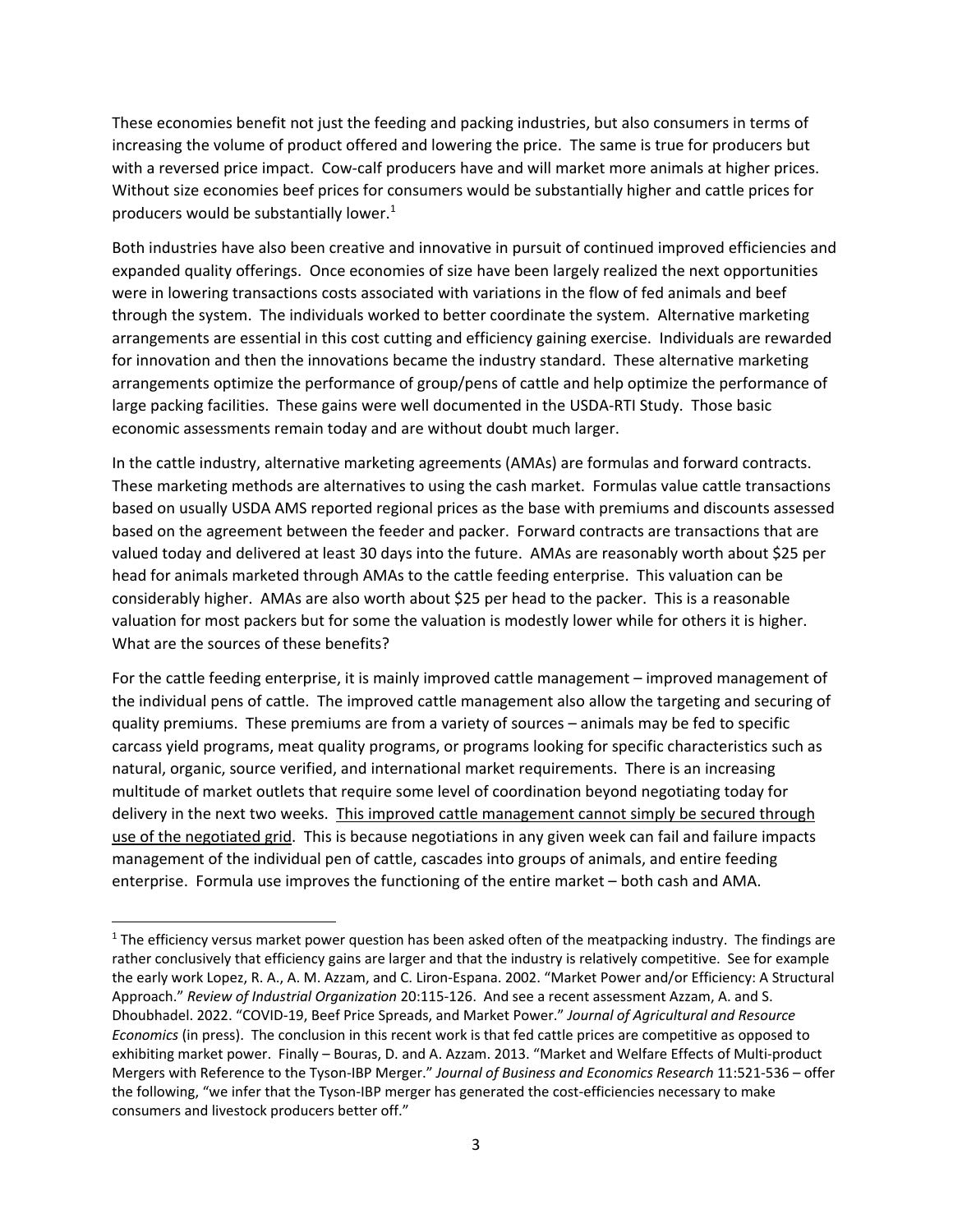For the packer, AMAs also improve operations of the slaughter and fabrication facilities. Facilities with more AMA use have lower costs, operate at larger volumes, can better manage or maximize capacity utilization, and have more consistent volumes all of which combine for lower costs. Further, AMAs and formulas are important to develop and source supplies of animals with specific characteristics. Thus, like the feeding industry, the benefits to the packing industry are two-fold. More efficient operations with lower costs and improved end-product quality and different kinds of quality. These efficiencies and improved quality are not minor – values are substantial. This is a research conclusion.<sup>2</sup>

The incentive to not use the cash market is observed by both sides of the market. The main incentive is to timely market animals and the incentive is mainly realized by the cattleman or the cattle feeding enterprise. Cattle are not kept too long – increasing cost and impacting some qualities – and cattle are not marketed too soon – consumers prefer longer fed animals but not overfed. Packers also have an incentive for the correct quality of animals, but the packer will work with the animals that are available in the market. Packers do *not* have an incentive to *not* participate. Packers have the incentive to make a market – as do feeding enterprises – if prices observed do not represent the market conditions. Packers have stated to me over the years that they will purchase animals anyway cattlemen choose to sell them. The seller is in the driver's seat and largely makes the market-choice decision. And the cattle industry has the incentive to sell at as high a price as possible. If cash trade were deficient then it is the cattle industry that has the impetus to engage.

Further, the more complicated or subtle the combination of attributes the buyer is looking for, the more production decisions further back up the supply chain impact availability, then the more a contractual arrangement is needed to create investment, guarantee supply, and grow demand. AMAs have allowed producers through the cattle and beef supply chain to make changes and get compensated. AMAs have allowed purveyors to create new products and programs. AMAs are the source of innovation in the cattle and beef industry in the past 10-15 years. These innovations guarantee supplies and allow producers to participate. The coordination is done through a relative price – a price relative to the market price for cattle. I offer a "natural beef" example as an illustration. Some consumers have communicated a strong demand for beef labeled natural. Natural beef costs more to produce – some advanced production technologies are precluded – and the market size is not as large as that for all beef – as this beef is more expensive and is of interest to a subset of all beef consumers. Natural product lines are often coordinated through AMAs. Producers agree to participate and commit animals to the program before the calves are born. Production practices that allow for natural labeling are followed for the animal's life which spans nearly two years. Packers commit product volumes to interested buyers with negotiated premiums. This model could not be developed or maintained in the cash market. Supplies of natural animals may easily be out of balance with demands. Natural animals may be valued well above costs of production or may not cover costs of production. That uncertainty will cause the system to fail. We see new product lines and other innovations because of AMAs.

The choice of market used, be it cash or formula or forward contract, is a choice made that benefits the underlying business – also recognizing the market level impacts. I have yet to meet an individual with marketing responsibilities that does not recognize their actions can impact the overall marketplace.

<sup>&</sup>lt;sup>2</sup> Detailed in Koontz, S.R., and J.D. Lawrence. "Impacts of Alternative Marketing Agreement Cattle Procurement Volumes on Packer Costs: Evidence from Plant Level Profit & Loss Data." *Agribusiness: An International Journal* 26(Winter 2010): 1‐24.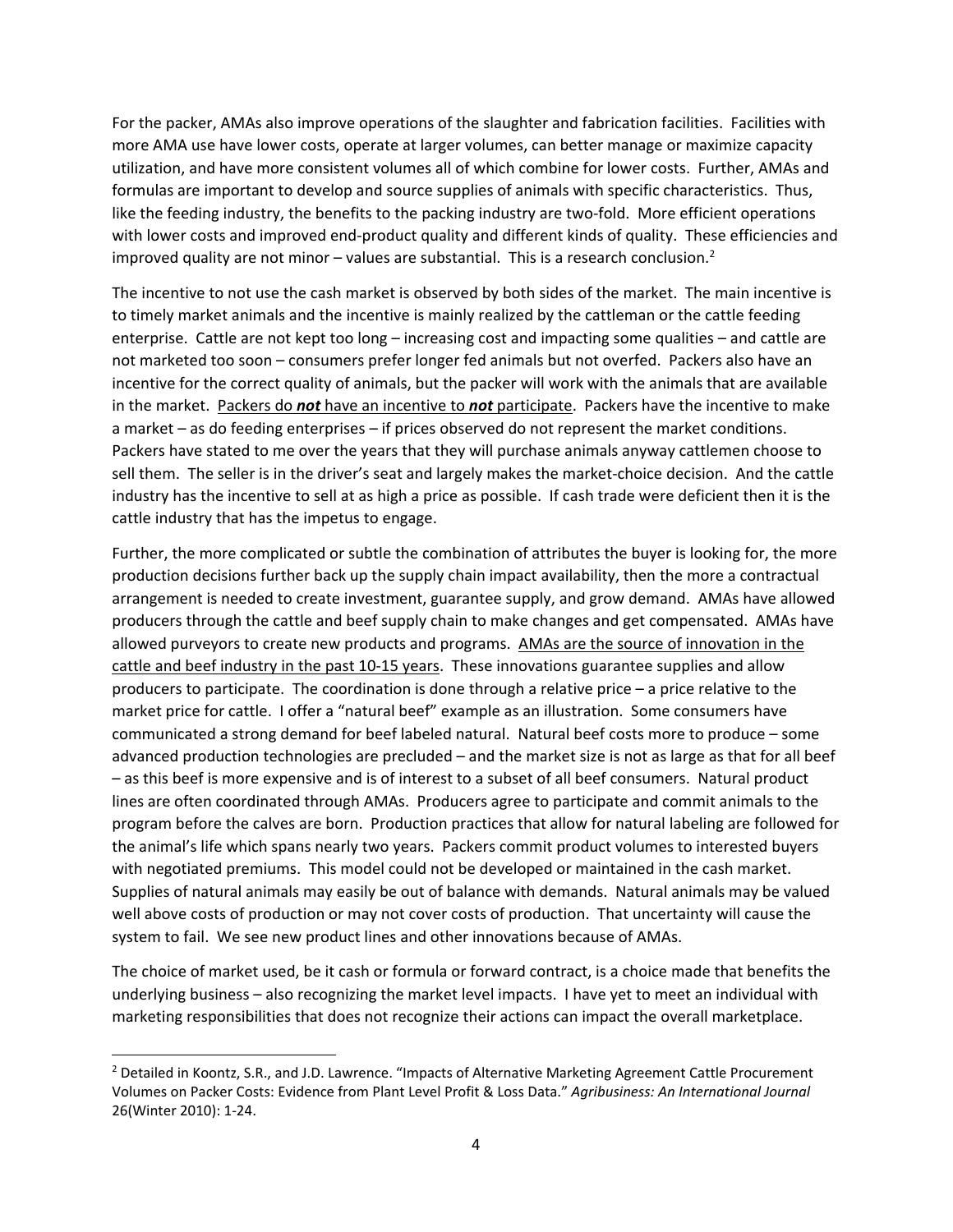Therefore, any policy which mandates more negotiated cash trade will require less AMA use and will impart a cost on the cattle and beef system and cattle and beef supply chain. Costs placed on packers and feeders will result in higher costs and lower quality offerings to consumers and will also result in lower prices to producers supplying calves to the system. The impact on producers is far larger than the impact on consumers. Consumers substitute to other proteins. This is a minor reduction is consumer wellbeing. Producers will market fewer animals at lower prices. This is a substantial reduction in producer – cow/calf producer – wellbeing. This is a definitive research conclusion.

The costs of a mandate associated with the 50/14 policy proposal are at least in the hundreds of millions of dollars for the cattle and beef system and are more likely over a billion. The proposed legislation (S. 4030) offers the 50/14 policy as an option at the discretion of the Secretary of Agriculture. These cost estimates are the published scientific result from the USDA‐RTI Study. This impact consumes 12‐14% of the wealth created by the cow-calf industry and that was the result in 2005. The costs and lost wealth are likely far higher today in 2022. There is no situation where mandating cash trade is not a cost. If cash trade created value or was not inefficient then there would be an incentive to do it. And this cost is incurred annually for as long as the policy is in existence. Nonprice coordination is beneficial. Price coordination of the whole supply chain is proven to be costly. This is a well-known research result.

The proposed policies are focused on price discovery, and price discovery is an appropriate question when the cash market is thinning, but price determination is the relevant topic for concerns about market outcomes.

Will mandating cash trade improve fed cattle prices – impact price determination? And thereby result in improved feeder cattle and calf prices? There is no research which offers this as a conclusion. Research which examines fed cattle prices for market power finds that these prices are impacted primarily by supply and demand conditions, characteristics of the pen or transaction, and inventories of market ready cattle. Inventories of AMA cattle or formula volumes have very small impacts on cash prices once a more comprehensive assessment of the market is considered. Reducing or eliminating AMA volumes would have at most very small impacts increasing cash prices – less than \$1-3 per head. These increases are many orders of magnitude smaller than the gains from AMA use. And this requires assuming that all market power is driven by AMA use – which is also unlikely.

And the lack of a meaningful impact is the practical conclusion, the cattle feeding industry which makes use of formulas would have a strong interest in more cash trade if it was understood that formula use negatively impacted cash prices or if more cash trade resulted in higher prices. It is straightforward to show that formula use, or AMA use, does not change the supply and demand balance in a marketplace and therefore is unlikely to impact price determination.<sup>3</sup> Further, I have tried to make use of statistical research methods to find any relationship between AMA volume and impacts on fed cattle price – the industry sometime refers to this as market leverage. I have been unsuccessful. Further, I communicate with other academics and industry participants that study fed cattle markets, trade the markets, and offer market analysis. AMA volume is just not something that is used to understand cattle and beef market dynamics and price behavior.

<sup>&</sup>lt;sup>3</sup> For details see the write up PD-2022-01 Alternative Marketing Agreement Use and the Supply/Demand Balance in the Fed Cattle Market at the LMIC website.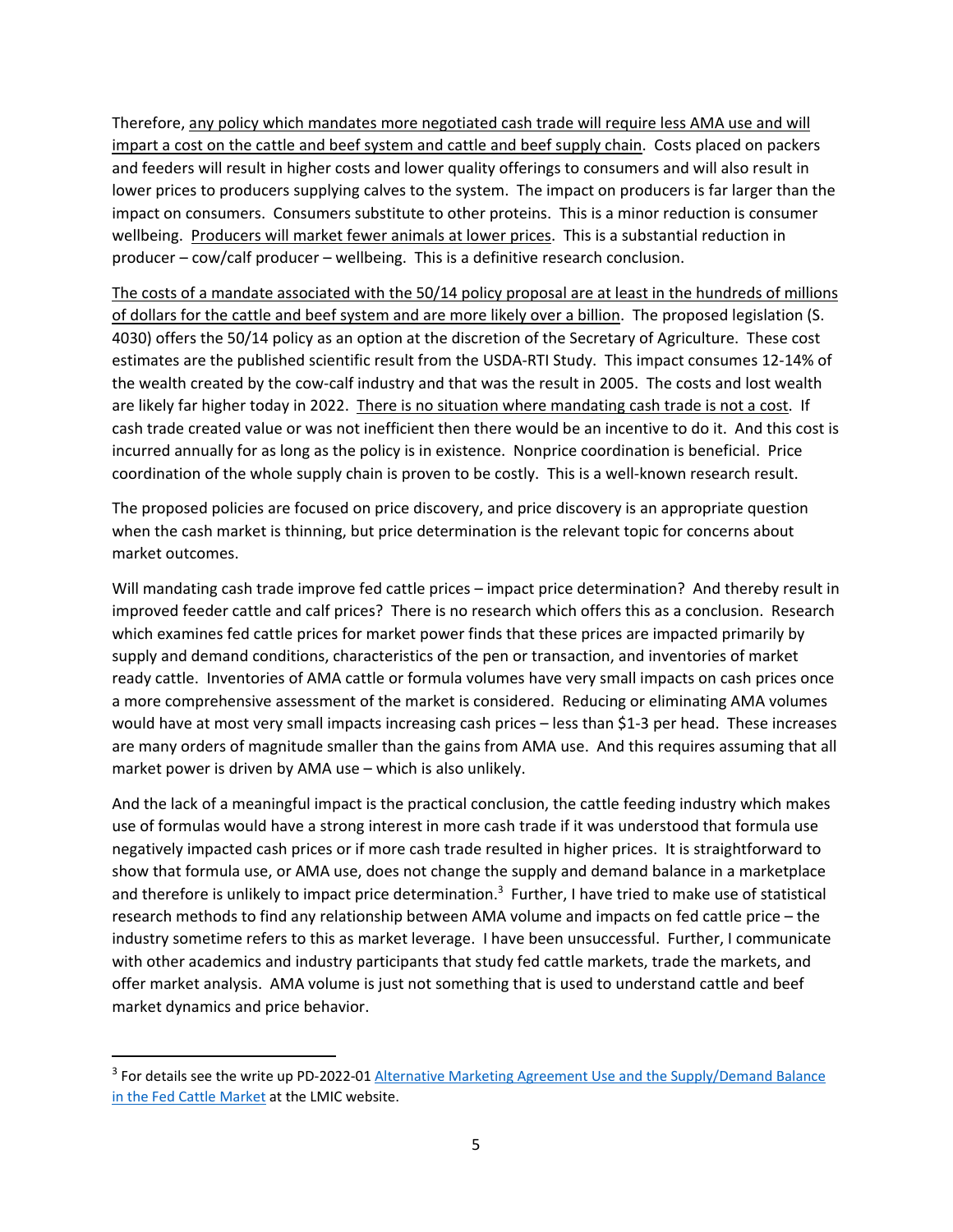The only potential benefit to mandating some minimum cash trade volume is to guarantee some level of price discovery. Discovering fed cattle prices in a cash market environment requires at least the trade of some cash fed cattle. One of the shortcomings of existing research is that it has not as addressed questions regarding price discovery. But there were no concerns expressed until in 2014‐15 – and again in 2018‐19 – about price discovery in fed cattle markets. (I coined the term "robust price discovery" and it is a vague description. It will elicit discussion, which was its purpose, but the meaning only speaks to the individual. There is no scientifically accepted definition of robust price discovery.) AMA use was not as common or substantial as it has been since the major studies. But the changes in AMA use over time should not be a surprise. The thorough adoption of AMAs and especially in some regions give rise to the next economic question. How thin is too thin? The largest portion of AMAs – formula transactions – have prices based on what has become the residual negotiated cash trade.

This is an area of research which I have devoted the past several years and there is no published research that I am aware of that links the amount of objectively measured price discovery to the volume of negotiated cash trade. My work in this area is not published and is only informally reviewed by some of my peers. Answering the question of, "How thin is too thin?" requires objective measures of price discovery. There are three measures that are used in the research literature. When the five USDA AMS reporting regions are examined using these tools there are a variety of conclusions. For example, the different measures offer different conclusions in different time periods. The price discovery process is very fluid and very easy to change. The main conclusion is that there is no relationship between price discovery and the volume of negotiated cash trade. There is no clear overall problem that price discovery is somehow deficient in regional fed cattle markets. Mandating cash trade does not address a price discovery problem that is observed today or since the beginning of Livestock Mandatory Reporting.

Price discovery is effective with large cash volumes and small cash volumes. Price discovery is not performed in any single USDA AMS regional market. Price discovery is at times performed mainly in the upper Midwest and at times mainly in the Southern Plains. The CME live cattle futures at times are very important and the downstream boxed beef value is at time also important. None of the price discovery results are clearly related to the volume of negotiated cash trade.

## Thus, mandating cash trade has high costs and no benefit – there will be no benefit to price levels seen by producers nor to the price discovery process.

It is also important to recognize what price discovery is not – price discovery is not higher prices. Price discovery is the market moving quickly and clearly to the appropriate price level. At times this is a lower fed cattle price and other times a higher price. It is a common misconception that better price discovery implies better prices for the individual contemplating the issue. And there is no scientific evidence that improved price discovery has value not already revealed in price nor will improve prices to producers.

So how can packer margins have changed so much without there being a problem with price discovery or price determination? The reason is the lack of coordination between packing capacity and cattle industry size decisions. There is no coordination and decisions in both industries are made by many‐ many individual businesses. For almost my entire career there has been substantial excess packing capacity. There has been far more packing capacity than beef animals to process. This was the case when I started my career path in the 1986 until 2016. For 30 years the essential question to understand changes in the packing industry was to understand what firm was going to have the most financial difficulty and what plant or plants would most likely close. This changed only in 2017. Since 2017, there